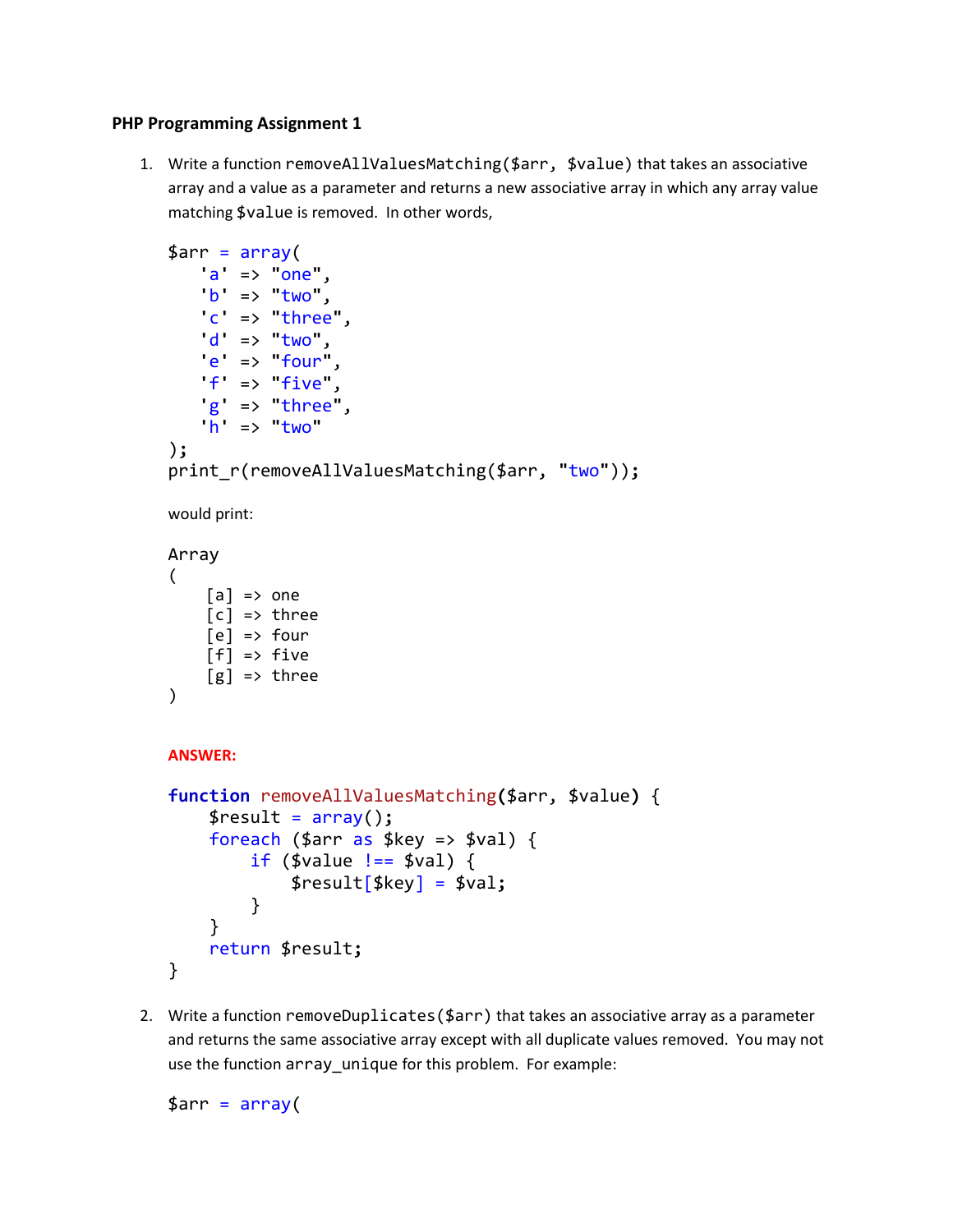```
 'a' => "one",
    'b' => "two",
     'c' => "three",
     'd' => "two",
     'e' => "four",
    f \Rightarrow five'' 'g' => "three",
    'h' => "two"
);
print_r(removeDuplicates($arr));
Would print:
Array
(
    [a] \Rightarrow one
    [e] \Rightarrow four
    [f] \Rightarrow \text{five}\lambdaANSWER:
function removeDuplicates($arr) {
    foreach ($arr as $key1 \Rightarrow $val1) {
         foreach($arr as $key2 => $val2) {
              if ($val1 == $val2 \&& $key1 != $key2) {
                    unset($arr[$key2]);
 }
          }
     }
     $result = array();
     foreach ($arr as $key => $value) {
          $result[$key] = $value;
     }
     return $result;
}
```
3. Write a function mySoundex(\$name) that computes the Soundex code for the given parameter name. Soundex is a set of rules that transforms an English name into a hash-code that can be used for similar names (so looking up a name in a database based on the soundex code will yield similar sounding names). The Soundex rules are given a[t http://en.wikipedia.org/wiki/Soundex.](http://en.wikipedia.org/wiki/Soundex) Note: PHP has a built-in soundex() function that you should NOT use for this assignment (the idea is to write it yourself). Test your function using the names "Euler", "Ellery", "Gauss", "Ghosh", "Hilbert", "Heilbronn", "Knuth", "Kant", "Leida", "Ladd", "Lukasiewicz", and "Lissajous"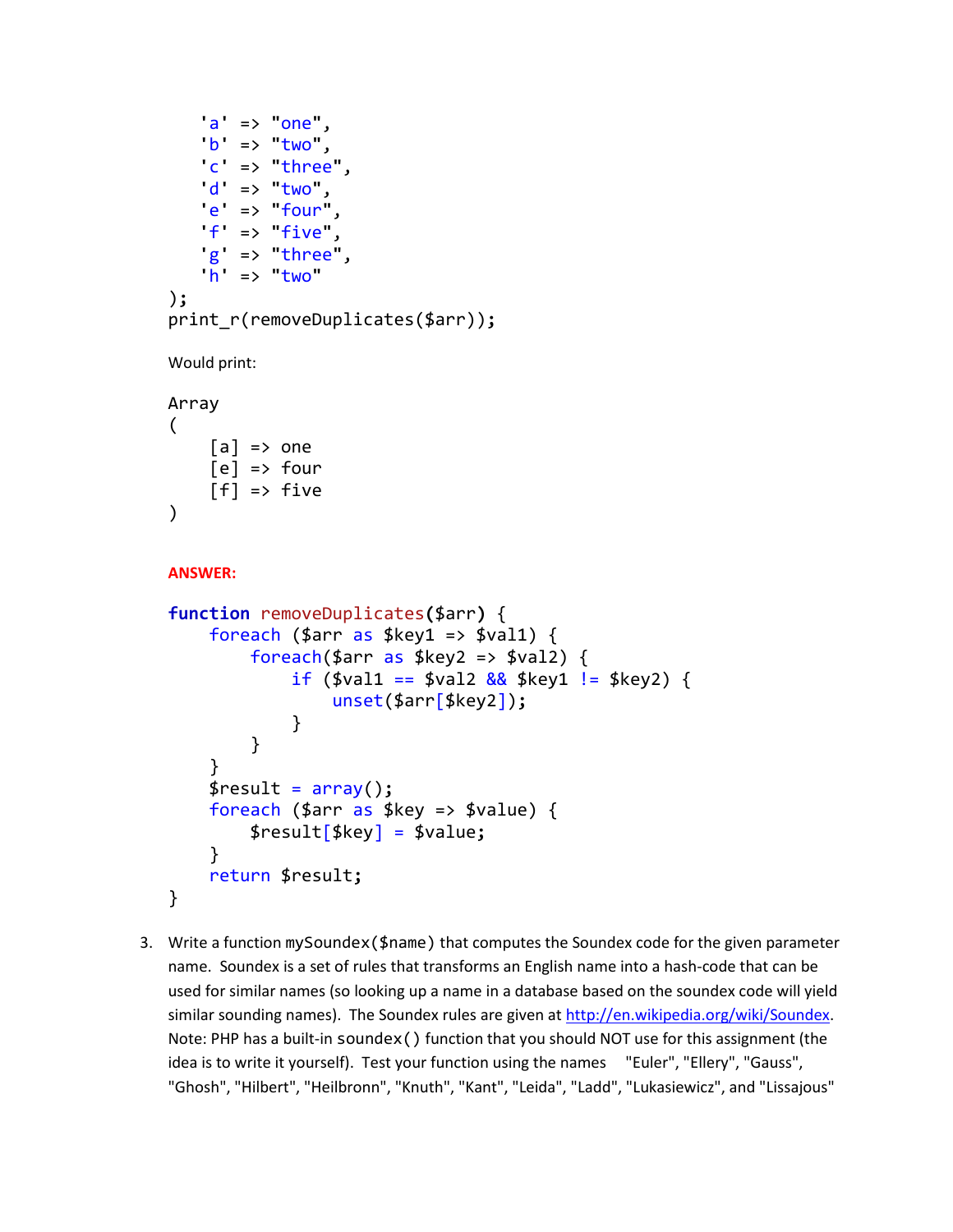## **ANSWER:**

```
function mySoundex($name) {
     // zeros are skipped characters, otherwise the soundex number
   $soundmap = array(0, 1, 2, 3, 0, 1, 2, 0, 0, 2, 2, 4, 5, 5, 0, 1, 2, 6, 2, 3, 0, 1, 0, 2, 0, 2);
     // length of the produced string
     $soundlen = 4;
    $result = ''; // make an array, always lower case, no spaces.
     $name = str_split(strtolower(trim($name)));
     for ($i = 0, $j = 0; $j < count($name) && $i < $soundlen; 
++$j) {
         $ch = $name[$j];
         if (isLetter($ch)) {
             // see what letter we're dealing with
             $num = $soundmap[ord($ch) - ord('a')];
             // should we use the letter?
            if ($num != 0 || $i === 0) {
                if ($i === 0) {
                     // always use 1st letter.
                    $result .= $ch;
                    ++$i;
                 // avoid repeated letters
                 } else if (substr($result, $i-1, 1) != $num ) {
                     $result .= $num;
                    ++$i;
 }
 }
        }
     }
     // fill with zeros up to length
    while ($i < $soundlen) {
         $result .= '0';
         ++$i;
     }
     return $result;
}
```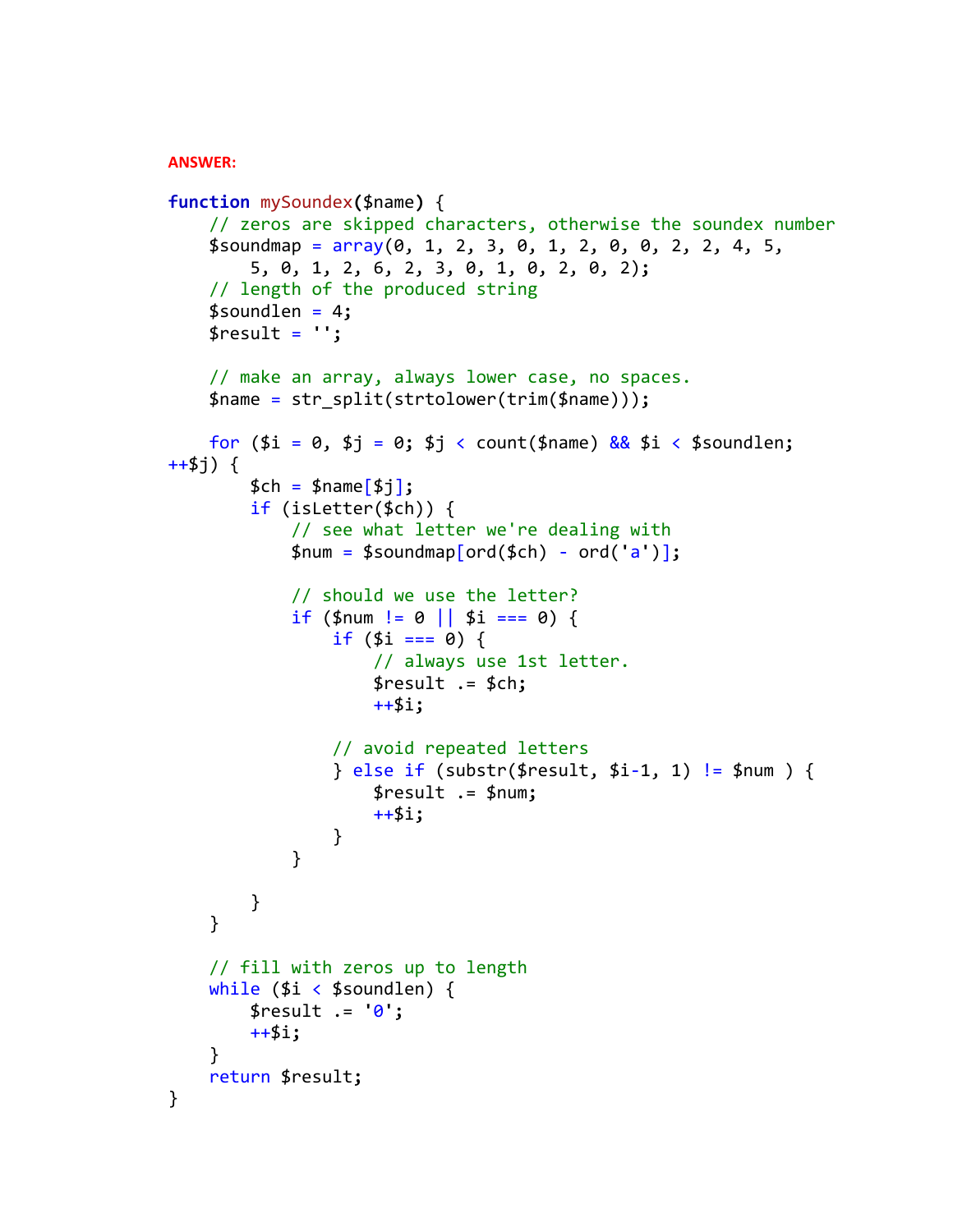4. Write a function findSpellings(\$word, \$allWords) that takes a string and an array of dictionary words as parameters. The function should return an array of possible spellings for a misspelled \$word. One way to approach this is to use the soundex() function to find words in \$allWords that match the soundex for \$word.

```
ANSWER:
```

```
function findSpellings($word, $allWords) {
     $result = array();
     $match = soundex($word);
     foreach ($allWords as $possible) {
         if (strcasecmp($match, soundex($possible)) == 0) {
             $result[] = $possible;
         }
     }
     return $result;
}
```
5. Write a function in PHP that receives a number (\$num) as an input and returns true if the number is a prime number, and false if it is not prime. Use Wikipedia to research what a prime number is if you do not already know.

```
ANSWER:
```

```
function isPrime($num) {
     // primes are only positive, starting at 2
    if ($num \leq 1) {
          return false;
     }
     // special case for 2 as the only even prime
    if ($num % 2 == 0 \frac{88}{9} $num != 2) {
          return false;
     }
     // largest possible factor of $num is its square root
     $stop = ceil(sqrt($num));
     // work with odd numbers for efficiency
     for ($i = 3; $i <= $stop; $i += 2) {
         if (\frac{1}{2}m \times \frac{1}{2} = 0) {
              return false;
```